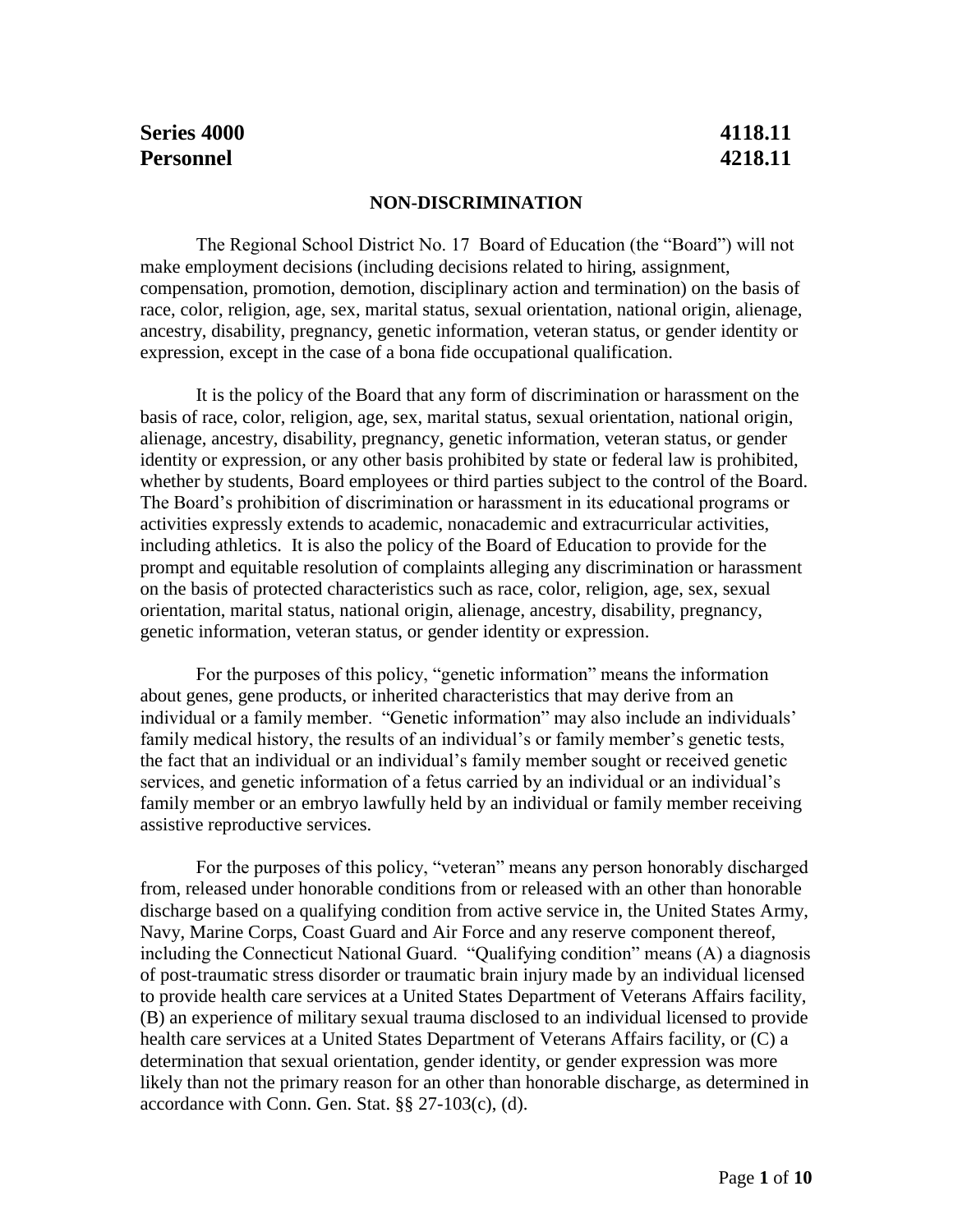For the purposes of this policy, "gender identity or expression" means a person's gender-related identity, appearance or behavior, whether or not that gender-related identity, appearance or behavior is different from that traditionally associated with the person's physiology or assigned sex at birth, which gender-related identity can be shown by providing evidence including, but not limited to, medical history, care or treatment of the gender-related identity, consistent and uniform assertion of the gender-related identity or any other evidence that the gender-related identity is sincerely held, part of a person's core identity or not being asserted for an improper purpose.

For the purposes of this policy, "race" is inclusive of ethnic traits historically associated with race, including but not limited to, hair texture and protective hairstyles. "Protective hairstyles" includes, but is not limited to, wigs, headwraps and hairstyles such as individual braids, cornrows, locs, twists, Bantu knots, afros and afro puffs.

Any employee wishing to file a complaint regarding discrimination or harassment may obtain a copy of the Board's complaint procedures and complaint form, which are included in the Board's Administrative Regulations Regarding Non-Discrimination/Personnel. These regulations accompany Board Policy 4118.11/4218.11 Non-Discrimination (Personnel) and are available online at **[www.rsd17.org/district/board-of-education/policies](http://www.rsd17.org/district/board-of-education/policies)** or upon request from the main office of any district school.

If a complaint involves allegations of discrimination or harassment based on reasons such as gender/sex, gender identity, sexual orientation, disability, or pregnancy, such complaints will be handled under other appropriate policies (e.g., Policy 4118.113/4218.113 Sex Discrimination/Harassment in the Workplace; Policy 4118.12/4218.12 Section 504/ADA).

Any employee also may file a complaint with the Office for Civil Rights, U.S. Department of Education ("OCR"):

Office for Civil Rights, Boston Office U.S. Department of Education 8th Floor 5 Post Office Square Boston, MA 02109- 3921 (617-289-0111) http://www2.ed.gov/about/offices/list/ocr/docs/howto.html

Employees may also file a complaint regarding employment discrimination or harassment with the Equal Employment Opportunity Commission:

Equal Employment Opportunity Commission, Boston Area Office John F. Kennedy Federal Building 475 Government Center Boston, MA 02203 (800-669-4000)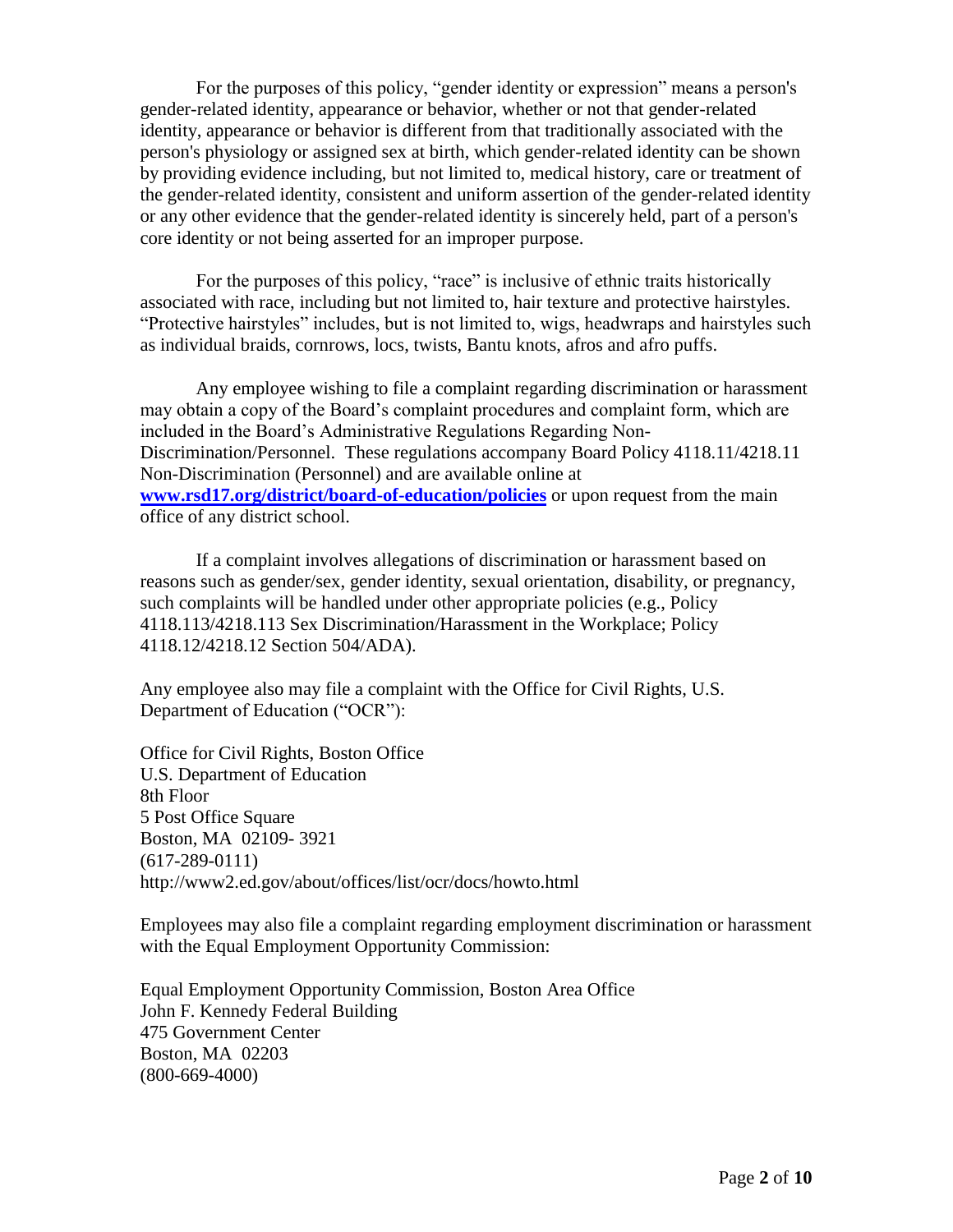Employees may also file a complaint with the Connecticut Commission on Human Rights and Opportunities:

Connecticut Commission on Human Rights and Opportunities 450 Columbus Blvd. Hartford, CT 06103-1835 (860-541-3400 or Connecticut Toll Free Number 1-800-477-5737)

Anyone who has questions or concerns about this policy, and/or who may wish to request or discuss accommodations based on religion, and/or who would like a copy of the Board's complaint procedures or complaint forms related to claims of discrimination or harassment, may contact:

#### **Dr. Kris Lindsay-Stevens, Director of Student Services, 57 Little City Rd., Higganum, CT 06441. Telephone number: 860-345-4244. [Klindsay-stevens@rsd17.org](mailto:Klindsay-stevens@rsd17.org)**

Anyone who has questions or concerns about the Board's policies regarding discrimination or harassment on the basis of gender/sex, gender identity, or sexual orientation may contact the Board's Title IX Coordinator:

#### **Dr. Kris Lindsay-Stevens, Director of Student Services, 57 Little City Rd., Higganum, CT 06441. Telephone number: 860-345-4244. [Klindsay-stevens@rsd17.org](mailto:Klindsay-stevens@rsd17.org)**

Anyone who has questions or concerns about the Board's policies regarding discrimination or harassment on the basis of disability, and/or who may wish to request or discuss accommodations for a disability, may contact the Board's Section 504/ADA Coordinator:

## **Dr. Kris Lindsay-Stevens, Director of Student Services, 57 Little City Rd., Higganum, CT 06441. Telephone number: 860-345-4244. [Klindsay-stevens@rsd17.org](mailto:Klindsay-stevens@rsd17.org)**

Legal References:

Title VI of the Civil Rights Act of 1964, 42 U.S.C. § 2000d et seq. Title VII of the Civil Rights Act of 1964, 42 U.S.C. § 2000e et seq. Title IX of the Education Amendments of 1972, 20 U.S.C. § 1681 et seq. Age Discrimination in Employment Act, 29 U.S.C. § 621 et seq. Americans with Disabilities Act, 42 U.S.C. § 12101 Section 504 of the Rehabilitation Act of 1973, 29 U.S.C. § 794 Title II of the Genetic Information Nondiscrimination Act of 2008, Pub.L.110-233, 42 U.S.C. § 2000ff; 29 CFR 1635.1 et seq. Connecticut General Statutes § 1-1n, "Gender Identity or Expression" defined Connecticut General Statutes § 10-153, Discrimination on the basis of sex, gender or expression or marital status prohibited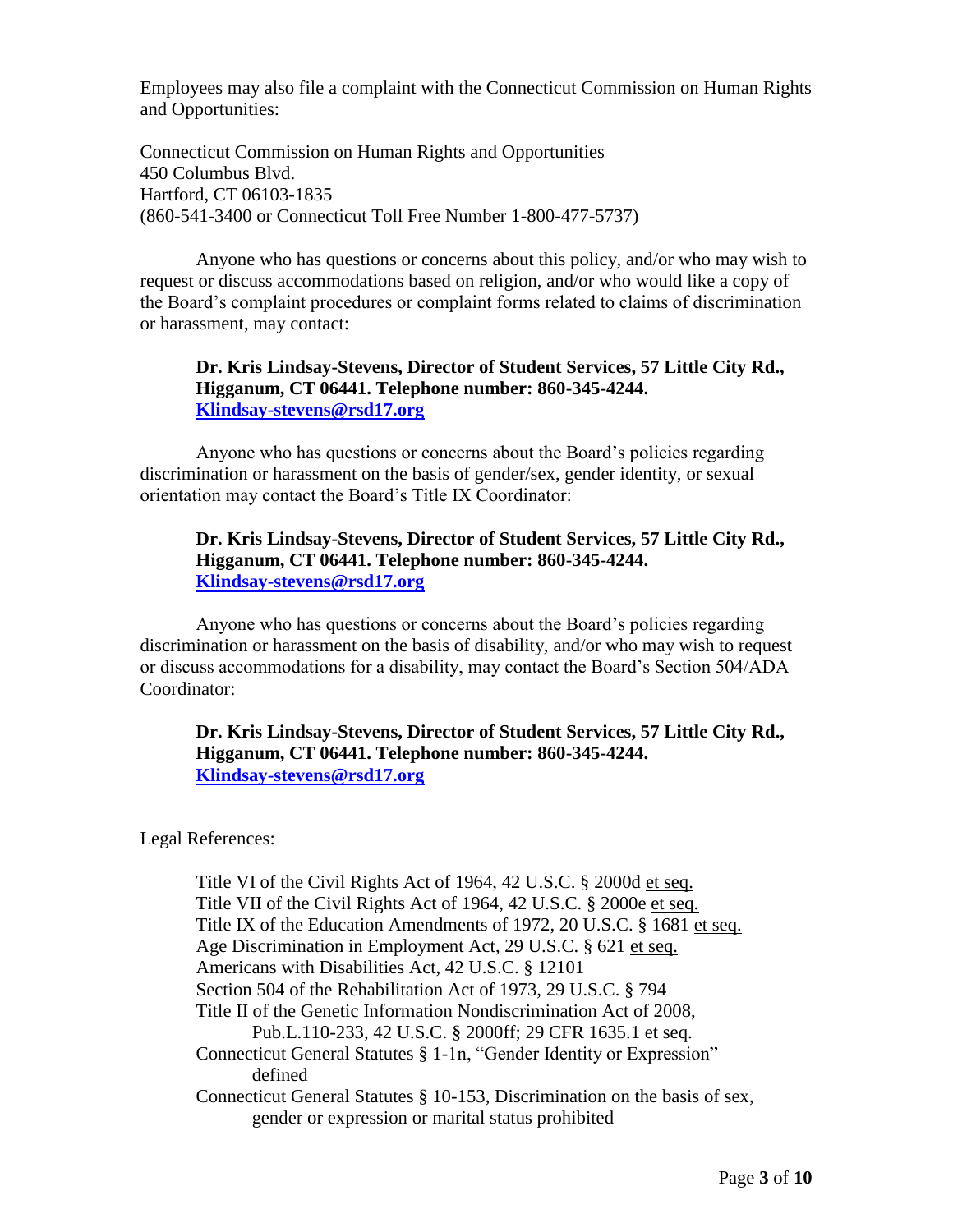Connecticut General Statutes § 27-103

Connecticut General Statutes § 46a-51, Definitions

Connecticut General Statutes § 46a-58, Deprivation of rights

Connecticut Fair Employment Practices Act, Connecticut General Statutes § 46a-60

Connecticut General Statutes § 46a-81a, Sexual orientation discrimination: Definitions

Connecticut General Statutes § 46a-81c, Sexual orientation discrimination: Employment

Public Act No. 21-79, "An Act Redefining 'Veteran' and Establishing a Qualifying Review Board"

ADOPTED: November 15, 2011 REVISED: October 19, 2021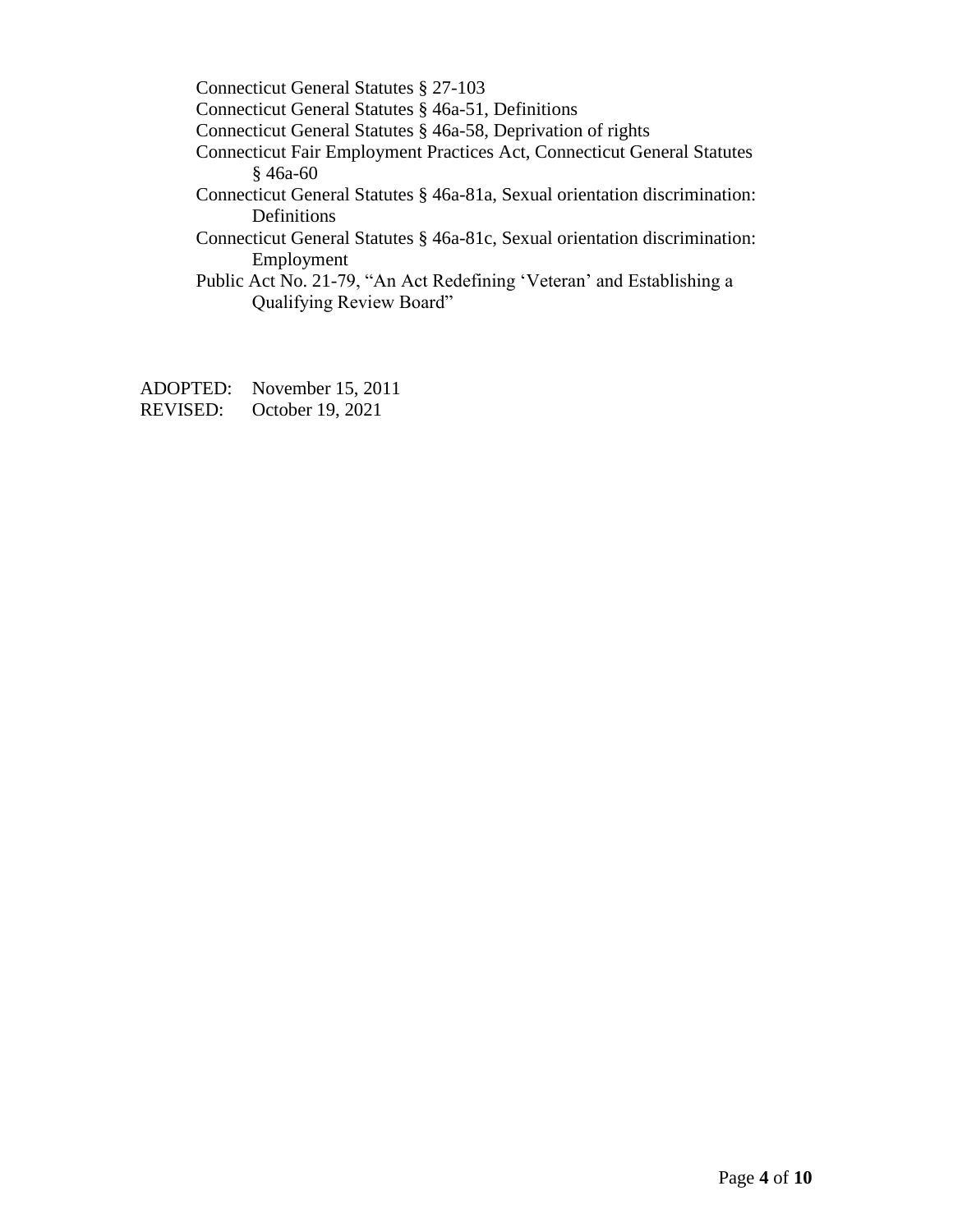## **ADMINISTRATIVE REGULATIONS REGARDING DISCRIMINATION COMPLAINTS (PERSONNEL)**

It is the policy of the Regional School District No. 17 Board of Education (the "Board") that any form of discrimination or harassment on the basis of protected characteristics such as race, color, religion, age, sex, sexual orientation, marital status, national origin, alienage, ancestry, disability, pregnancy, genetic information, veteran status, or gender identity or expression is forbidden, whether by students, Board employees or third parties subject to the control of the Board. Students, Board employees and third parties are expected to adhere to a standard of conduct that is respectful of the rights of all members of the school community.

It is the express policy of the Board to provide for the prompt and equitable resolution of complaints alleging any discrimination or harassment on the basis of protected characteristics such as race, color, religion, age, sex, sexual orientation, marital status, national origin, alienage, ancestry, disability, pregnancy, genetic information, veteran status, or gender identity or expression.

If a complaint involves allegations of discrimination or harassment based on reasons such as gender/sex, gender identity, sexual orientation, disability, or pregnancy, such complaints will be handled, as appropriate, in accordance with other Board policies (e.g., Policy 4118.113/4218.113 Sex Discrimination/Harassment in the Workplace (Personnel) and Policy 4118.12/4118.12, Section 504/ADA (Personnel)).

Preferably, complaints should be filed within thirty (30) calendar days of the alleged occurrence. Timely reporting of complaints facilitates the investigation and resolution of such complaints. The district will investigate such complaints promptly and equitably, and will take corrective action when allegations are verified.

The district will not tolerate any reprisals or retaliation that occur as a result of the good faith reporting of charges of harassment or discrimination on the basis of race, color, religion, age, sex, sexual orientation, marital status, national origin, alienage, ancestry, disability, pregnancy, genetic information, veteran status, or gender identity or expression. Any such reprisals or retaliation will result in disciplinary action against the retaliator, and other corrective actions as appropriate.

The school district will periodically provide staff development for district administrators and periodically distribute this policy and implementing administrative regulations to staff and students in an effort to maintain an environment free of harassment and discrimination.

#### Complaint Procedure

As soon as an individual feels that he or she has been subjected to discrimination or harassment on the basis of race, color, religion, age, sex, sexual orientation, marital status, national origin, alienage, ancestry, disability, pregnancy, genetic information,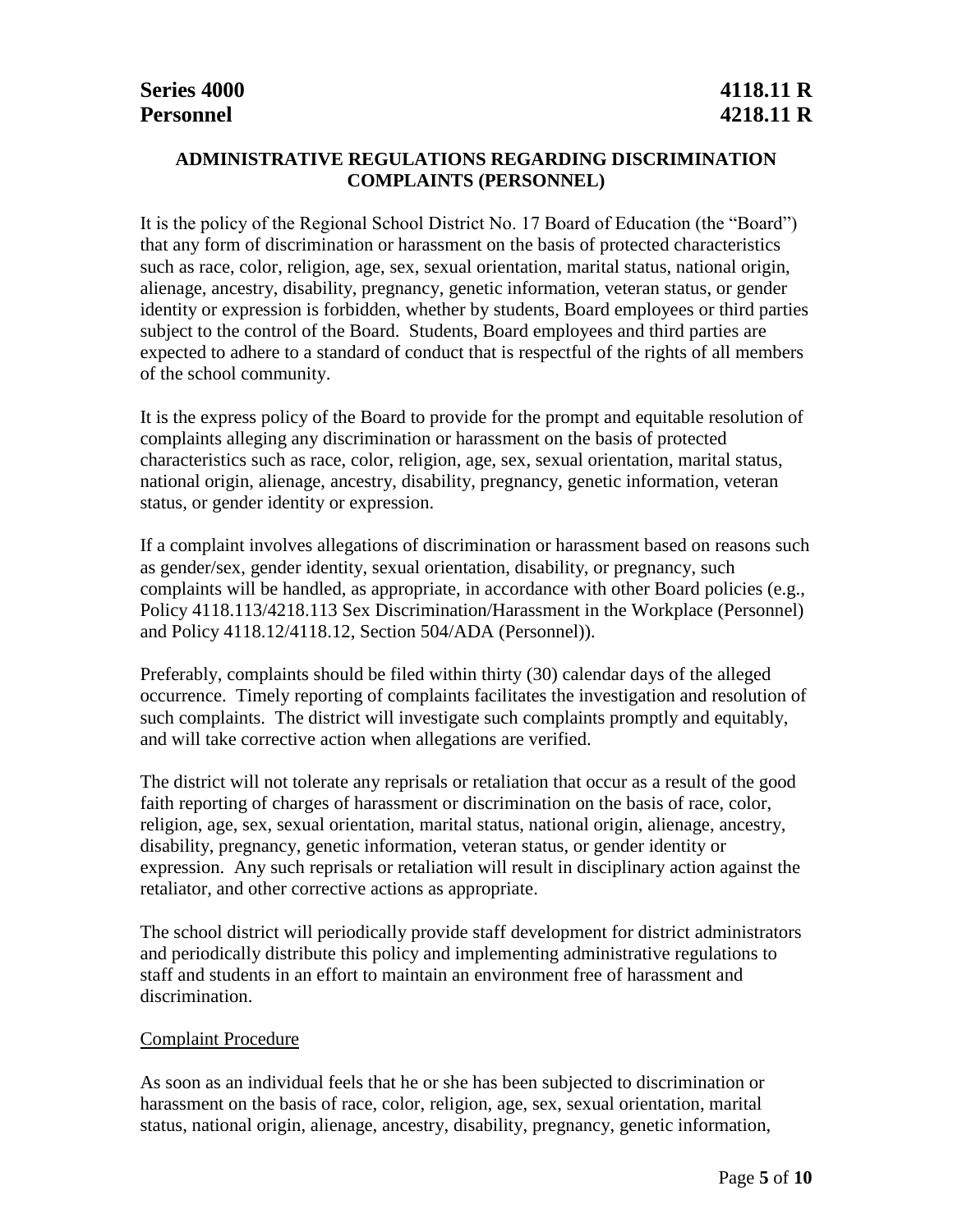veteran status, or gender identity or expression he/she should make a written complaint to the Superintendent or designee.

If the complaint being filed is against the Superintendent, the complaint should be filed with the Board Chair, who will take appropriate steps, such as retaining an independent investigator, to cause the matter to be investigated in a manner consistent with the Board's non-discrimination policy and regulation. If either the Superintendent or any other party to the complaint is not satisfied with the findings and conclusions of the investigation, within (30) calendar days of receiving the findings, such party may present the complaint and written outcome to the Board Chair, who will take appropriate steps, such as retaining an independent investigator different from the investigator who investigated the complaint, to cause the matter to be reviewed in a manner consistent with the Board's non-discrimination policy and regulation.

The individual and any respondent (if applicable) will be provided a copy of the Board's policy and regulation and made aware of the individual's rights under this policy and regulation. In the event the Superintendent or designee receives a complaint alleging discrimination or harassment based on gender/sex, gender identity, sexual orientation, disability, or pregnancy, the Superintendent or designee shall follow the procedures identified in the appropriate Board policies: Policy 4118.113/4218.113 Sex Discrimination/Harassment in the Workplace (Personnel) and Policy 4118.12/4118.2, Section 504/ADA (Personnel), where applicable, rather than the complaint procedures provided in this policy.

The complaint should state the:

- A. Name of the complainant,
- B. Date of the complaint,
- C. Date(s) of the alleged harassment/discrimination,
- D. Name(s) of the harasser(s) or discriminator(s),
- E. Location where such harassment/discrimination occurred,
- F. Names of any witness(es) to the harassment/discrimination,
- G. Detailed statement of the circumstances constituting the alleged harassment/discrimination; and
- H. Proposed remedy.

Any individual who makes an oral complaint of harassment or discrimination will be provided a copy of this regulation and will be requested to make a written complaint pursuant to the above procedure. If an individual is unable to make a written complaint, the staff member receiving the oral complaint will either reduce the complaint to writing or assist the individual with completing the written complaint form.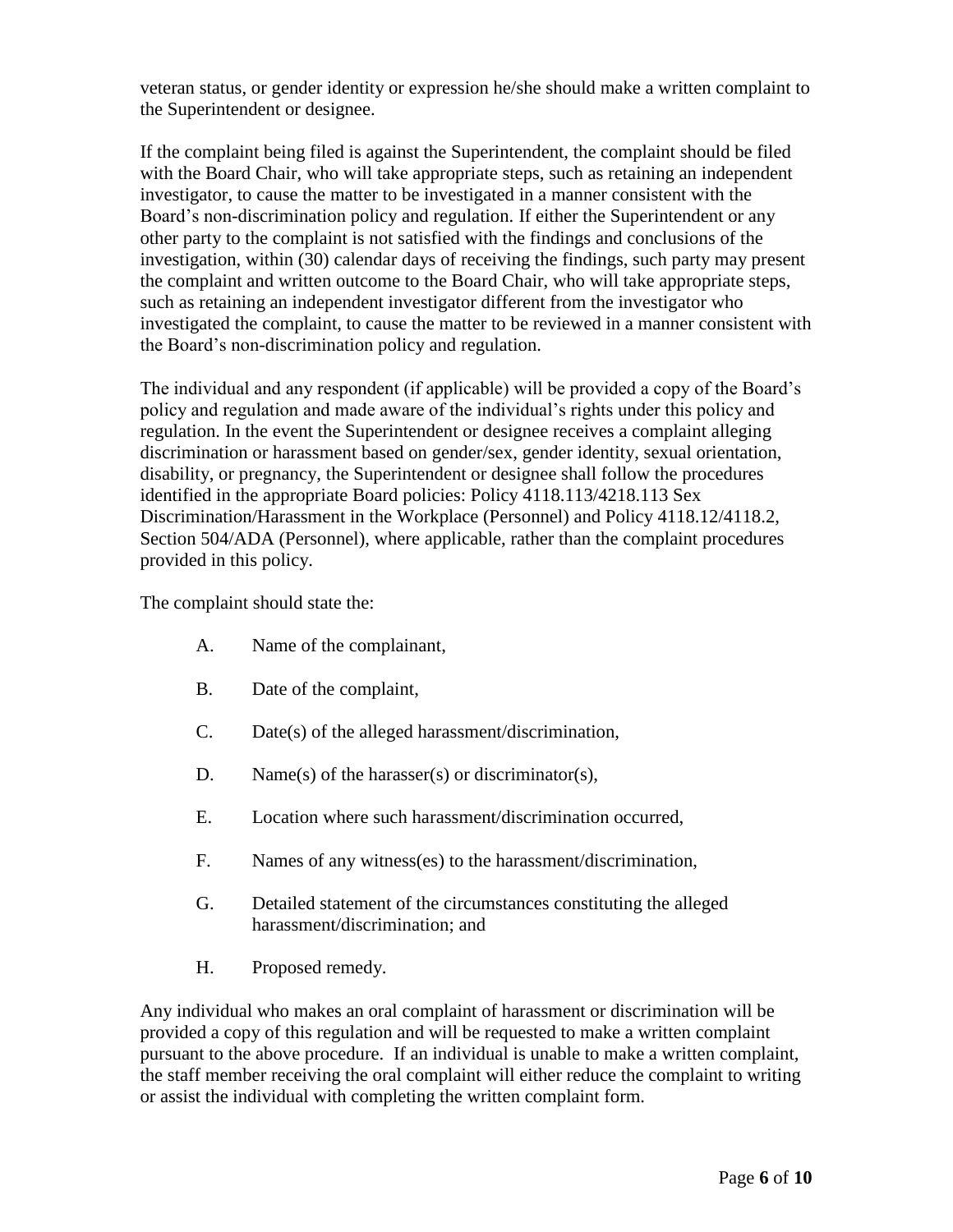All complaints received by staff members are to be forwarded immediately to the Superintendent or designee. Upon receipt of a complaint alleging harassment or discrimination under this complaint procedure, the Superintendent or designee shall promptly investigate the complaint. During the course of the investigation, the investigator shall interview or consult with all individuals reasonably believed to have relevant information, including the complainant, the alleged harasser/discriminator ("respondent"), and any witnesses to the conduct. Complaints will be investigated promptly within the timeframes identified below. Timeframes may be extended as needed given the complexity of the investigation, availability of individuals with relevant information and/or other extenuating circumstances. Confidentiality will be maintained by all persons involved in the investigation to the extent possible, as determined by the investigator.

Upon receipt of a written complaint of discrimination or harassment, the investigator should:

- 1. Offer to meet with the complainant and respondent (if applicable) within ten (10) business days (provided that such timeframe may be reasonably extended based on the availability of necessary witnesses and/or participants, the complexity of the investigation, and/or other extenuating circumstances) to discuss the nature of the complaint, identify individuals the complainant believes has relevant information, and obtain any relevant documents the complainant may have;
- 2. Provide the complainant and respondent (if applicable) with a copy of the Board's non-discrimination policy and accompanying regulations;
- 3. Investigate the factual basis of the complaint, including, as applicable, conducting interviews with individuals deemed relevant to the complaint;
- 4. Conduct an investigation that is adequate, reliable, and impartial. Investigate the factual basis for the complaint, including conducting interviews with individuals with information and review of documents relevant to the complaint;
- 5. Maintain confidentiality to the extent practicable throughout the investigative process, in accordance with state and federal law;
- 6. Communicate the outcome of the investigation in writing to the complainant and respondent (if any) (to the extent permitted by state and federal confidentiality requirements), within thirty (30) business days (provided that such timeframe may be reasonably extended based on the availability of necessary witnesses and/or participants, the complexity of the investigation, and/or other extenuating circumstances) from the date the complaint was received by the Superintendent's office. The complainant and respondent (if any) shall be notified of such extension. The written notice shall include a finding whether the complaint was substantiated and if so, shall identify, to the extent possible, how the district will remedy the discrimination or harassment, adhering to the requirements of state and federal law;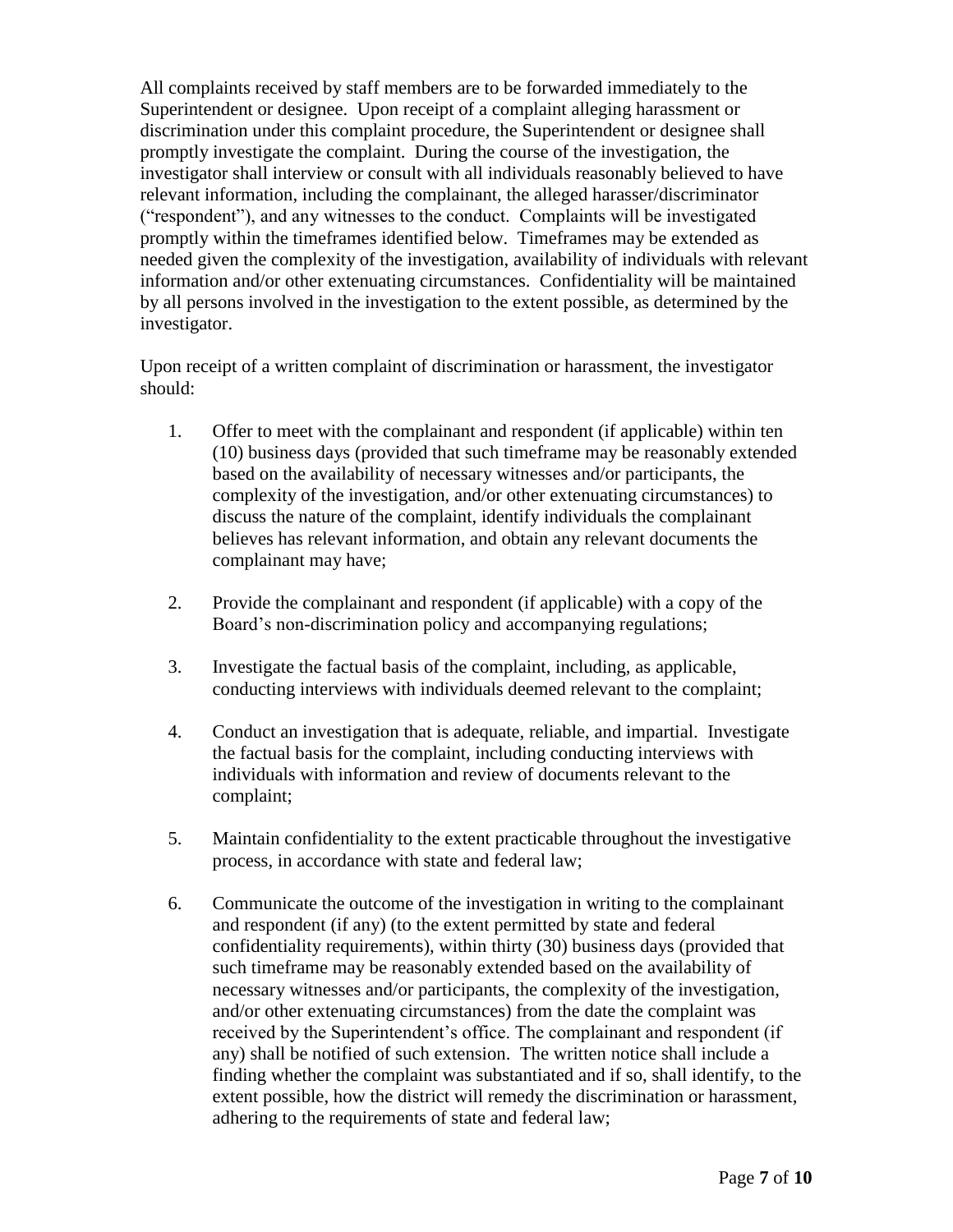- 7. If a complaint is made during summer recess, the complaint will be reviewed and addressed as quickly as possible given the availability of staff and/or other individuals who may have information relevant to the complaint. If fixed timeframes cannot be met, the complainant and respondent (if any) will receive notice and interim measures may be implemented as necessary (see subparagraph 6);
- 8. Whenever allegations are verified, ensure that appropriate corrective action is taken (including, but not limited to, disciplinary action) aimed at preventing the recurrence of the discrimination or harassment. Corrective action should include steps to avoid continuing discrimination or harassment;
- 9. If either party to the complaint is not satisfied with the findings and conclusions of the investigation, such party may present the complaint and written outcome to the Superintendent within thirty (30) calendar days of receiving the findings. Upon review of a written request from the party requesting an appeal, the Superintendent shall review the investigative results of the investigator and determine if further action and/or investigation is warranted. Such action may include consultation with a designated investigator (if applicable), complainant, and respondent (if any) and meeting with appropriate individuals to attempt to resolve the complaint, or a decision affirming or overruling a designated investigator's conclusions or findings (if applicable). The Superintendent shall provide written notice to the complainant and respondent (if any) of the proposed actions within fifteen (15) business days (provided that such timeframe may be reasonably extended based on the availability of necessary witnesses and/or participants, the complexity of the investigation, and/or other extenuating circumstances) following the receipt of the written request for review.

Any employee also may file a complaint with the Office for Civil Rights, U.S. Department of Education ("OCR"):

Office for Civil Rights, Boston Office U.S. Department of Education 8th Floor 5 Post Office Square Boston, MA 02109- 3921 (617-289-0111) http://www2.ed.gov/about/offices/list/ocr/docs/howto.html

Employees may also file a complaint regarding employment discrimination or harassment with the Equal Employment Opportunity Commission:

Equal Employment Opportunity Commission, Boston Area Office John F. Kennedy Federal Building 475 Government Center Boston, MA 02203 (800-669-4000)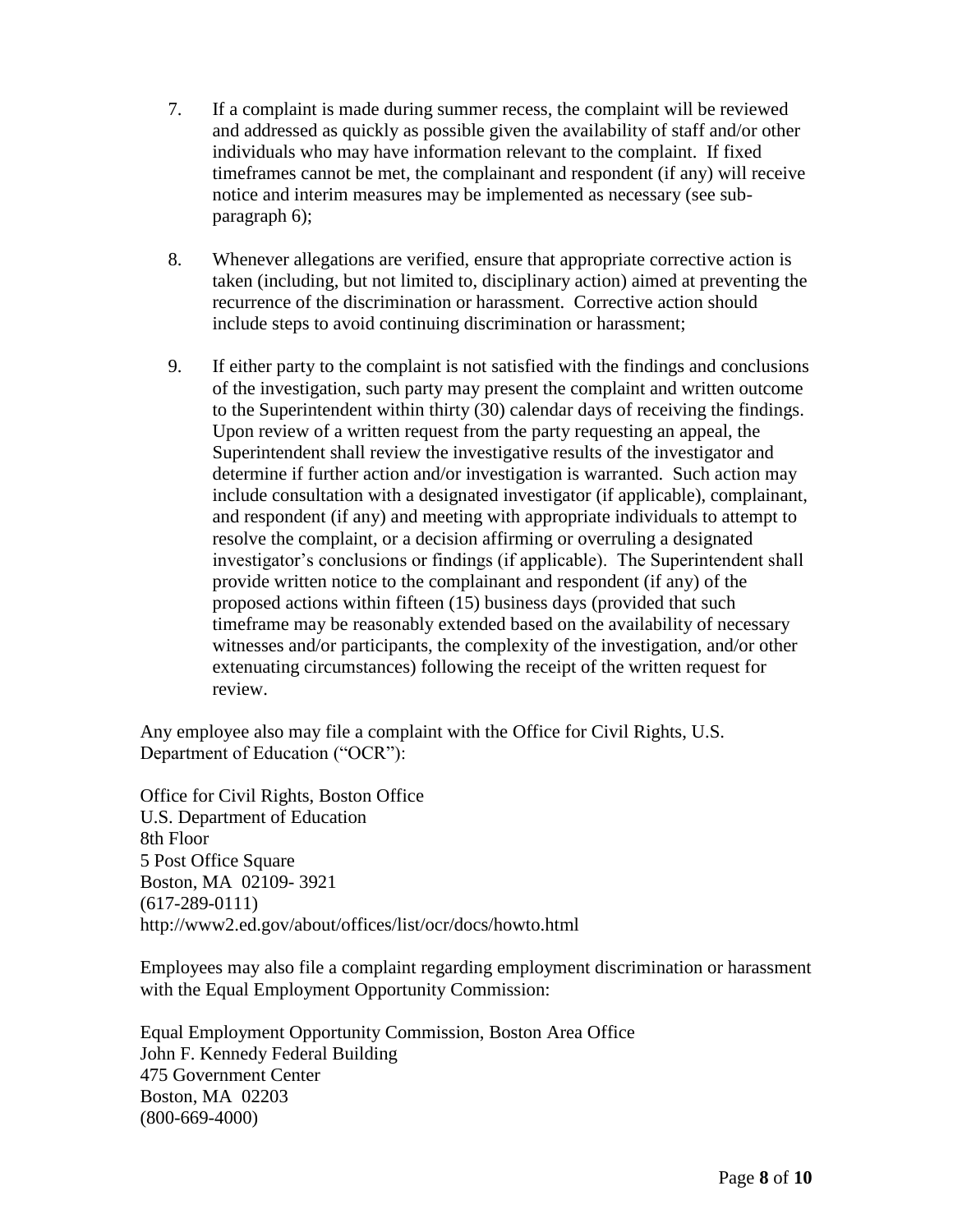Employees may also file a complaint with the Connecticut Commission on Human Rights and Opportunities:

Connecticut Commission on Human Rights and Opportunities 450 Columbus Blvd. Hartford, CT 06103-1835 (860-541-3400 or Connecticut Toll Free Number 1-800-477-5737)

Anyone who has questions or concerns about these regulations, and/or who may wish to request or discuss accommodations based on religion, may contact:

## **Dr. Kris Lindsay-Stevens, Director of Student Services, 57 Little City Rd., Higganum, CT 06441. Telephone number: 860-345-4244. [Klindsay-stevens@rsd17.org](mailto:Klindsay-stevens@rsd17.org)**

Anyone who has questions or concerns about the Board's policies regarding discrimination or harassment on the basis of gender/sex, gender identity, or sexual orientation may contact the Board's Title IX Coordinator:

#### **Dr. Kris Lindsay-Stevens, Director of Student Services, 57 Little City Rd., Higganum, CT 06441. Telephone number: 860-345-4244. [Klindsay-stevens@rsd17.org](mailto:Klindsay-stevens@rsd17.org)**

Anyone who has questions or concerns about the Board's policies regarding discrimination or harassment on the basis of disability, and/or who may wish to request or discuss accommodations for a disability, may contact the Board's Section 504/ADA Coordinator:

**Dr. Kris Lindsay-Stevens, Director of Student Services, 57 Little City Rd., Higganum, CT 06441. Telephone number: 860-345-4244. [Klindsay-stevens@rsd17.org](mailto:Klindsay-stevens@rsd17.org)**